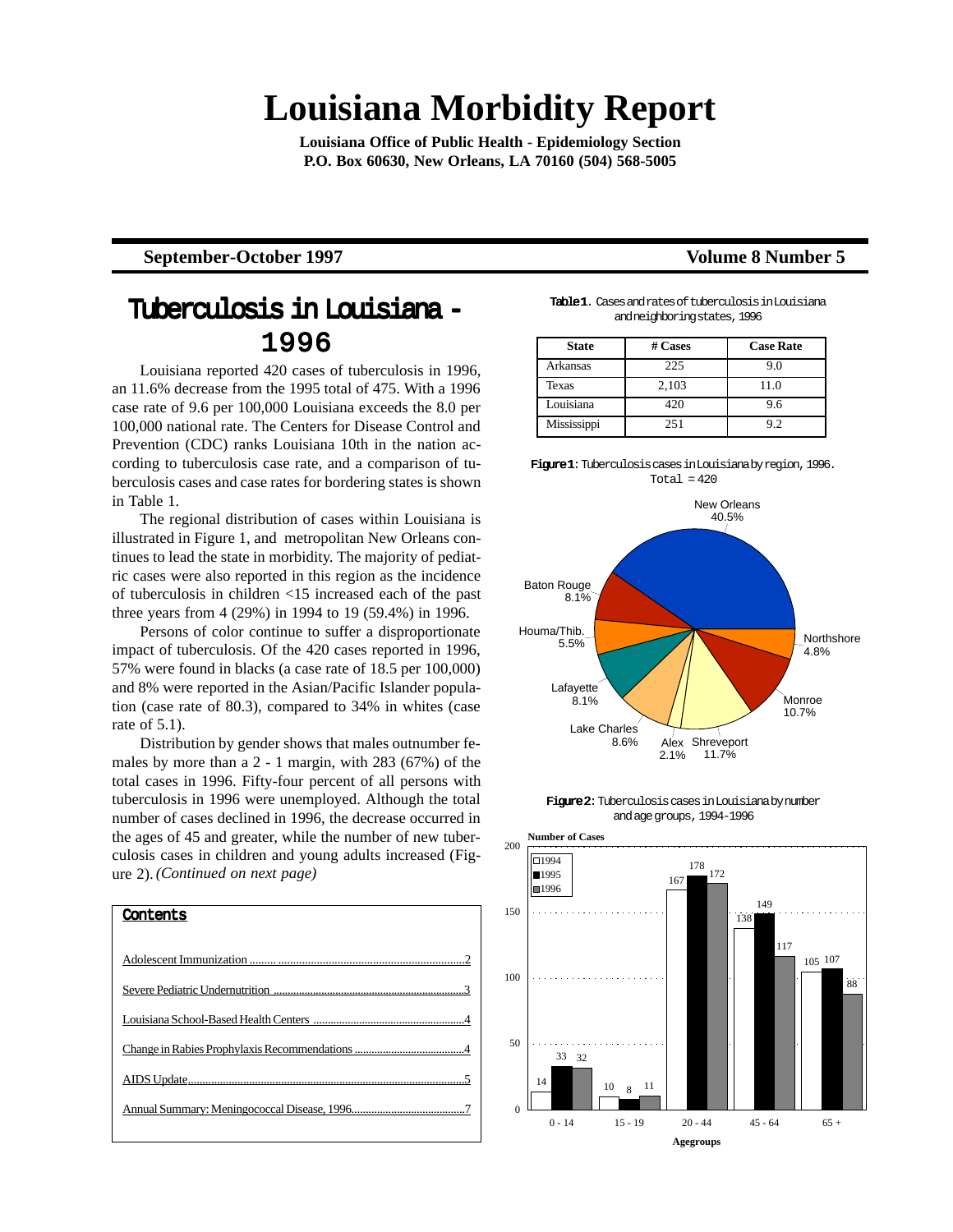#### Louisiana Morbidity Report September-October 1997

#### *Tuberculosis in Louisiana - 1996 (Cont.)*

The number of tuberculosis cases with HIV infection continued to rise despite the overall decrease in cases in 1996. A total of 47 (11.2%) HIV infected patients with tuberculosis were identified this year as opposed to 43 (9%) in 1995. The majority (66%) of HIV infected cases were reported in the New Orleans region.

The incidence of drug-resistant tuberculosis declined slightly in 1996 with an initial INH resistance rate of 3.5% statewide. Nearly 86% of all culture positive tuberculosis cases in Louisiana had initial drug susceptibility tests performed. These susceptibility studies provide meaningful surveillance regarding the incidence of drug resistant disease and provide guidance in the establishment and maintenance of appropriate tuberculosis treatment regimens. The CDC defines multi-drug resistant (MDR) tuberculosis as those cases which exhibit resistance to at least Isoniazid and Rifampin. Although Louisiana reported no cases of MDR tuberculosis in 1996, a total of 14 cases were identified with resistance to at least one anti-tuberculosis drug. Of those resistant cases, 6 (43%) were identified in the New Orleans region.

Louisiana Office of Public Health, Tuberculosis Control Program, provides diagnostic, treatment, and prevention services through regional chest clinics and parish health units. Services include provision of case management such as directly observed therapy for persons with disease, and epidemiologic investigations to determine the potential for (or extent of) transmission of tuberculosis in the community.

Recommendations, based on current epidemiologic data, include continuation of an initial four-drug regimen statewide in the treatment of tuberculosis, and application of directly observed therapy where resources allow.

Louisiana's Tuberculosis Control Program, following consultation with the Governor's Task Force on Tuberculosis, has secured time-limited funds from CDC to address the immediate need for assistance in high incidence areas of the state. Near term goals for these areas include a reemphasis on contact investigation to identify children at risk, and the application of "targeted" directly observed therapy to achieve the maximum public health impact for our limited resources. Mid-to-long term goals for high incidence areas include seeking assurance for future funding, assessment of staffing patterns, and adjustments to address the loss of skilled tuberculosis control staff. Expansion of public, private, and academic partnerships in high prevalence communities may also serve to multiply "points of access," and enhance continuity of care for the individual tuberculosis patient.

### Adolescent Immunization

On May 10, 1997, the Office of Public Health - Immunization Program joined the US Public Health Services Advisory Committee on Immunization Practices (ACIP), and the American Academy of Pediatrics (AAP) to implement a policy on the provision of immunizations to adolescents.

Traditionally, immunization programs have focused on infants and children. These programs have successfully decreased the occurrence of many vaccine preventable diseases nationally; however, many adolescents continue to be susceptible to diseases that can be prevented through immunization.

This policy emphasizes vaccination of adolescents 11 through 12 years of age and is retroactive to May 1, 1996. Specifically, this policy recommends vaccination of un-immunized adolescents with varicella virus vaccine, hepatitis B, and/or the second dose of the measles, mumps and rubella (MMR) vaccine in addition to providing a booster dose of tetanus and diphtheria toxoid (if at lease five years have lapsed since the last vaccine booster).

Children who received a second dose of MMR at school entry or who received two doses of MMR after one year of age do not need to be re-vaccinated with MMR vaccine at 11 - 12 years of age. Varicella vaccine should be given to 11 - 12 year-old adolescents if they have no history of chicken pox. Hepatitis B should be given to 11 - 12 year-old adolescents if they have not previously completed a 3-dose series. If they had a partial series, the series should be completed.

This new policy also emphasizes the vaccination of all children up to 19 years of age at high risk of HBV infection. This includes children or adolescents who are developmentally disabled, on hemodialysis, sexually active, users of illicit injectable drugs, or those who have sexual or household contact with a person who is hepatitis B surface antigen positive. In addition, children born since October

| Louisiana Morbidity Report                                                 |                                                                  |  |  |  |  |  |  |  |
|----------------------------------------------------------------------------|------------------------------------------------------------------|--|--|--|--|--|--|--|
| Volume 8 Number 5                                                          | September-October 1997                                           |  |  |  |  |  |  |  |
|                                                                            |                                                                  |  |  |  |  |  |  |  |
|                                                                            | The Louisiana Morbidity Report is published bimonthly by the     |  |  |  |  |  |  |  |
|                                                                            | Epidemiology Section of the Louisiana Office of Public Health to |  |  |  |  |  |  |  |
| informphysicians, nurses, and public health professionals about            |                                                                  |  |  |  |  |  |  |  |
| <u>disease trends and patterns in Louisiana. Address correspondence to</u> |                                                                  |  |  |  |  |  |  |  |
| Louisiana Morbidity Report, Epidemiology Section, Louisiana De-            |                                                                  |  |  |  |  |  |  |  |
| partment of Health and Hospitals, P.O. Box 60630, New Orleans, LA          |                                                                  |  |  |  |  |  |  |  |
| 70160.                                                                     |                                                                  |  |  |  |  |  |  |  |
|                                                                            |                                                                  |  |  |  |  |  |  |  |
| Assistant Secretary, OPH                                                   | Jimmy Guidry, MD                                                 |  |  |  |  |  |  |  |
|                                                                            |                                                                  |  |  |  |  |  |  |  |
| StateEpidemiologist                                                        | <i><b>Louise McFarland, DrPH</b></i>                             |  |  |  |  |  |  |  |
|                                                                            |                                                                  |  |  |  |  |  |  |  |
| <b>Editors</b>                                                             | Thomas Farley, MD MPH                                            |  |  |  |  |  |  |  |
|                                                                            | Karen Kelso, RNC MS                                              |  |  |  |  |  |  |  |
| AssociateEditor                                                            | Barbara Trahan , MPH                                             |  |  |  |  |  |  |  |
|                                                                            |                                                                  |  |  |  |  |  |  |  |
| <b>Production Manager</b>                                                  | Ethel Davis, CST                                                 |  |  |  |  |  |  |  |
|                                                                            |                                                                  |  |  |  |  |  |  |  |
| <i><b>Ontribions</b></i>                                                   | Susan Wilson, BSN                                                |  |  |  |  |  |  |  |
|                                                                            | Scott Jones, PHA                                                 |  |  |  |  |  |  |  |
|                                                                            | Ruben Tapia, MPH                                                 |  |  |  |  |  |  |  |
|                                                                            | Michelle Karalak, MPH                                            |  |  |  |  |  |  |  |
|                                                                            | <i><b>MichelleMeaux</b></i>                                      |  |  |  |  |  |  |  |
|                                                                            | <i><b>Sylvia Sterne, MA</b></i>                                  |  |  |  |  |  |  |  |
|                                                                            | <b>Stephanie Posner, MPH</b>                                     |  |  |  |  |  |  |  |
|                                                                            |                                                                  |  |  |  |  |  |  |  |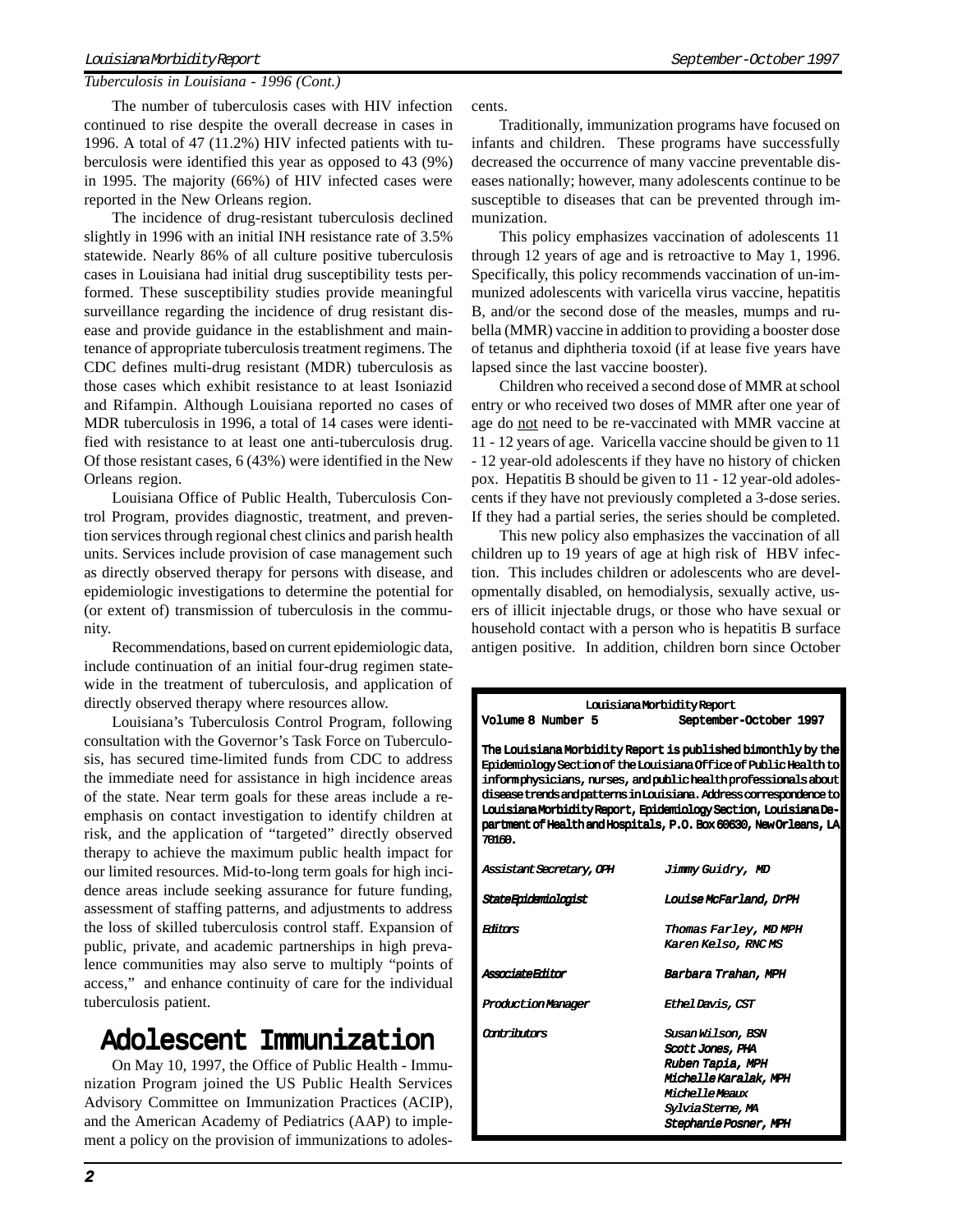1983 to women from areas of high hepatitis B endemicity are also eligible.

Presently, the Office of Public Health - Immunization Program is working with some school systems, school-based programs, juvenile detention centers, Vaccine For Children providers and special projects with local health units and others in attempting to get these catchment groups immunized.

Inquiries may be directed to the Immunization Program at (504) 483-1900.

### **Severe Pediatric** Undernutrition

In Louisiana, in accordance with the State Sanitary Code, severe pediatric undernutrition (SPUN) is listed as a "Reportable Condition." A child, age 6-71 months, is considered a SPUN case if he or she meets one of the following criteria: 1.) weight for height percentile  $\leq 5$ th, or 2.) hemoglobin  $\langle 8g/dl \rangle$  or hematocrit  $\langle 25\% \rangle$  without hemoglobinopathy or acute blood loss, or 3.) unintentional absolute weight loss >10% over 6 months, or 4.) diagnosed vitamin/mineral or other deficiency.

A total of 316 cases of severe pediatric undernutrition were reported in 5 regions in Louisiana in 1996. The New Orleans region was not required in 1996 to submit SPUN reports. Of the 314 cases documented on reportable disease cards, 154 were followed up by Nutrition Epidemiologic Investigative Form which included demographics, income, use of federal programs, anthropometric and dietary information. The following statistics refer to the group of children followed with this form.

Forty percent (62 SPUN cases) were reported from the Lake Charles Region, 36% (56 cases) were reported from the Shreveport Region, 21% (33 cases) were reported from the Lafayette region, 8 cases from the Alexandria Region and 1 case in the Monroe Region. Of 154 SPUN cases, the majority were black (65.8%), 33.6% were white and 0.7% were Asian (Figure 1). Boys made up 50.6% of the total. The average age of a SPUN case was 1 year, 5 months with the eldest case being 5 1/2 years of age and the youngest being 1 year old.

The risk factors that have been suggested for SPUN are antenatal factors, chronic disease, social factors, lack of food, abuse/neglect, and non participation in federal programs.

Mothers of SPUN cases had a mean age of 26 and the average size of a family was 4 members. The family income ranged from 0 to \$2600/month with the average income being \$777.75/month. Over 99% of the families fell below a cutoff 185% of the federal standard poverty line. Thirty percent of the parents were unemployed.

Lack of food and participation in federal programs were investigated as risk factors for SPUN. Participation in the programs was as follows: 31.8% AFDC, 5.2% Commodity Supplemental Foods, 42.2% Food Stamps, 96.1% WIC, and 7.1% received income from "Other"" sources.

Child protection services were called to investigate 3.2% of the cases. Thirteen percent of families cited a recent family change including: divorce, death of mother, a recent change of address, or new baby. The most frequently observed chronic disease in this group was respiratory disease (42.9), predominantly asthma and allergies (75%). The most frequently reported acute illnesses were ear infections and colds.

Surprisingly, the SPUN group was comprised of only 21% low birth weight  $\left($  <2500 g) infants and only 1 1/2% were born with extremely low birth weights (<1500 g). Nine infants were born prematurely and 4 SPUN cases were twins. Over half of the entire group was stunted  $\langle$  5th percentile height/age). Of this group, 11.1% were extremely stunted (<3rd percent wt/ht). Nineteen percent of the stunted group were also anemic (<11.2 hgb). In the SPUN group, 44.2% were thin (wt/ht <5th percentile) and 9.7% were extremely thin (<3rd wt/ht; Figure 2). Twenty-six percent of the thin children were also anemic.

The Centers for Disease Control and Prevention initiated an Enhanced Pediatric Nutrition Surveillance System (PedNSS) which tracks children <5 years of age who are WIC participants in Louisiana. However, passive reporting of SPUN has continued and the type of information collected through the investigative form is currently only available through this method. Though this latter data system has limitations, it is clear that severe pediatric undernutrition exists in Louisiana despite participation in federal programs. The Nutrition Section recommends that SPUN reporting become an active reporting system for accurate counts and for patient follow up.







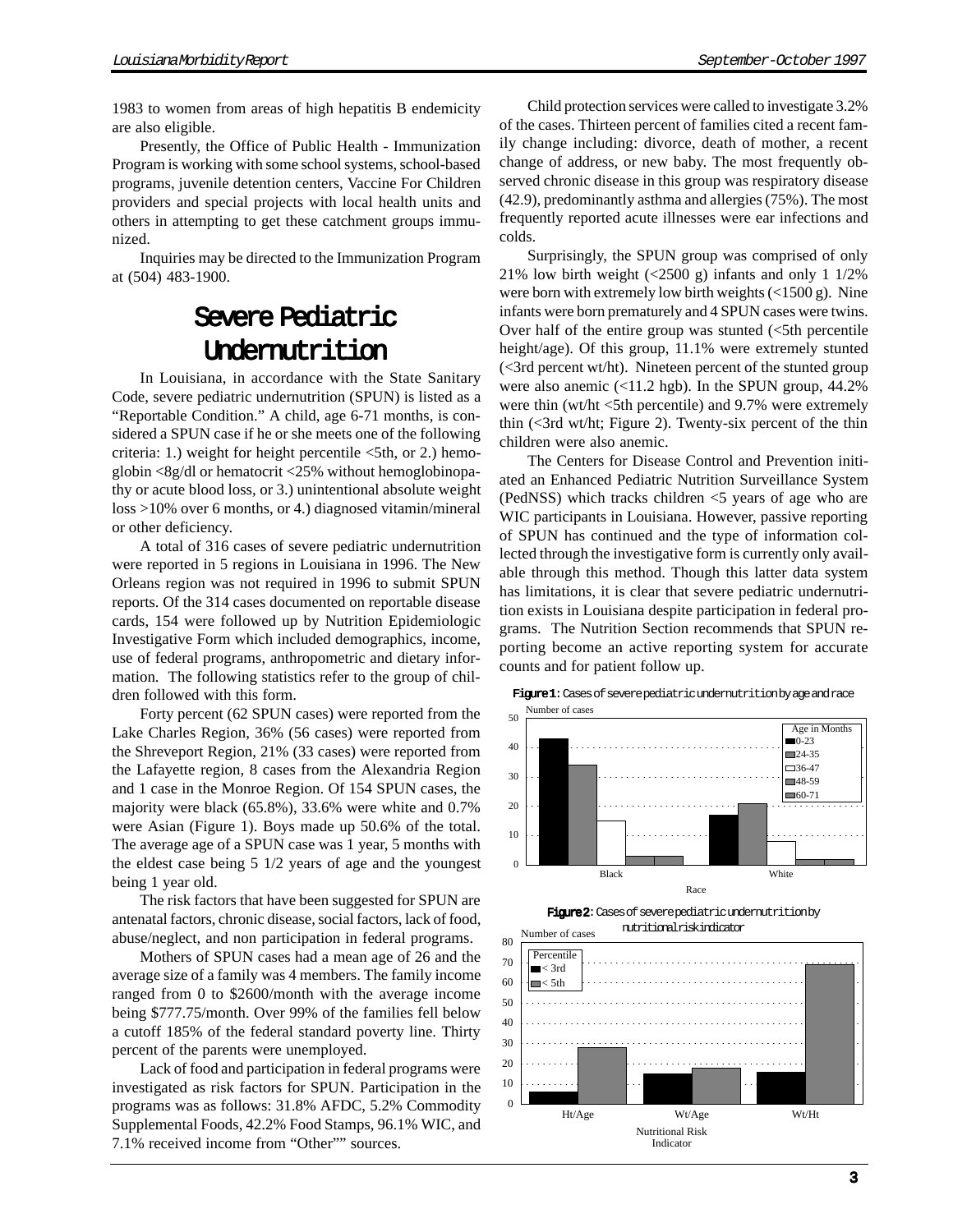# Louisiana School-Based Health Centers

The State Legislature passed the Adolescent School Health Initiative Act in 1991 to address the escalating rates of morbidity and mortality among youth in public middle and high schools. Since that time 23 school health centers have become operational. Agencies are funded to establish school health centers based on documented need and lack of access to health care in both inner-city urban and rural locations.

Between July 1 and December 31, 1996, 12,170 students made 42,630 visits to these school-based health centers in Louisiana, an average of 3.5 visits per student. Fortythree percent of these visits were to the following schoolbased clinics: West Feliciana (15%) followed by Cecilia (12%), St. Martinville (9%), and Northwood (7%; Figure 1). Utilization data indicate that the majority (39%) of visits occurred among students in grades 7, 8 and 9. There were no significant differences in the number of visits made by males and females.



Twenty-three percent of the visits were for health supervision, which includes routine health checks, physical exams, immunizations, laboratory tests and follow-up, and dietary surveillance and counseling. The second most common reason for visits (19%) was symptoms (headache, cold, fever, abdominal pain, throat pain, backache, nausea, vomiting); followed by administration of medications (12%), mental health (7.4%) and injuries/poisons (7.1%; Fig. 2).

Evidence shows that most children served were formerly doing without primary and preventive care and going to emergency rooms for acute care. Approximately 25% of students registered at these health centers are on Medicaid, 65% are uninsured, and 10% are privately insured. In cases where a child has a private physician, the primary care physician is notified when the student is seen at the schoolbased clinic.





School-based health centers provide much needed preventive, physical and mental health care for the working poor and Medicaid-eligible families. While there is no data to estimate the cost-effectiveness of school health centers in relation to the reduction in emergency room visits, the Baton Rouge School Health Centers has estimated a decrease of 6,200 days of lost productivity by parents who would have had to take off of work to seek medical care for their sick children.

# Change in Rabies Prophylaxis Recommendations

In the past, the Epidemiology Section has not recommended the testing of bats or the administration of rabies vaccine prophylaxis unless there was a history of human exposure through a bite or scratch. There have been a total of 21 cases of human rabies in the U. S. involving bat rabies virus since 1980. Of these cases, eight reported physical contact with a bat without an evident bite or other potential exposing event. A history of contact could not be established or excluded for the remaining 13 bat-related cases.

The inability of health-care providers to elicit information surrounding potential exposures may be influenced by the limited injury inflicted by a bat bite (in comparison with lesions inflicted by terrestrial carnivores) or by circumstances that hinder accurate recall of events. Therefore, post-exposure prophylaxis is also appropriate even in the absence of a demonstrable bite or scratch, in situations in which there is reasonable probability that such contact occurred (e.g., a sleeping person awakes to find a bat in the room or an adult witnesses a bat in the room with a previously unattended child, mentally disabled person, or intoxicated person). In these instances, the bat should be sent in for rabies testing, if possible, prior to the initiation of prophylaxis.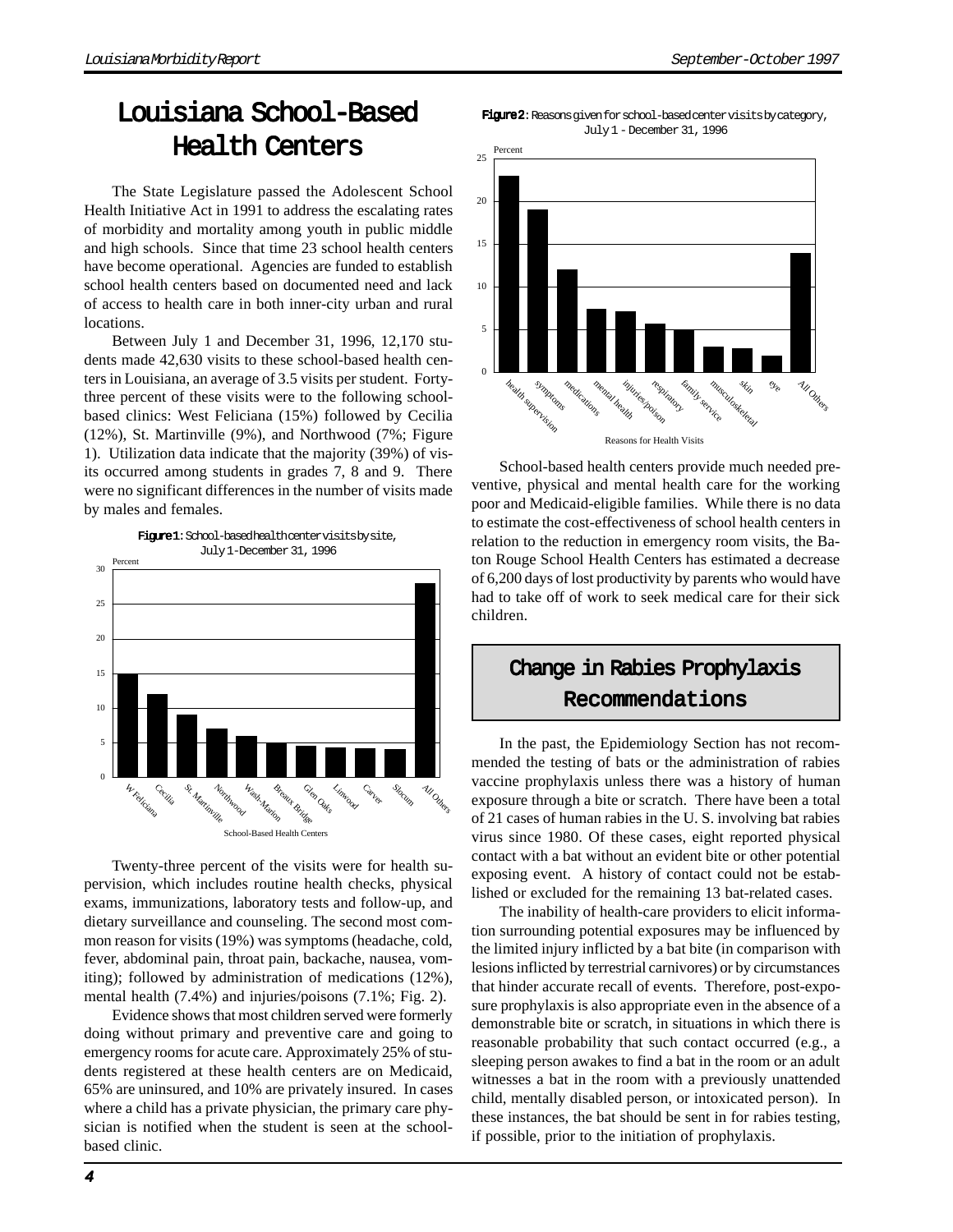### AIDS UPDATE Profile of the Epidemic, 1996

Recently, the Centers for Disease Control reported that for the first time their national data showed a decline in the number of cases of AIDS with opportunistic infections (AIDS-OIs). In contrast, Louisiana data still show an increasing trend in AIDS-OIs, although there are important differences in different population subgroups.

Trends in AIDS-OIs are followed because the AIDS case definition was changed in 1993, including persons with CD4 cell counts below 200 who had not experienced an opportunistic infection. This change in the case definition caused misleading case trends, which can be corrected by adjusting the data using estimates (based on national studies) of the proportion of cases which would be expected to have experienced opportunistic infections by certain time periods. Because estimates of new AIDS-OIs do not reflect the impact of protease inhibitors on persons with a previous AIDS diagnosis, the number of AIDS-OIs may be slightly overestimated for Louisiana as well as the nation during the recent time periods.

After adjusting Louisiana data in this way, the number of AIDS-OIs have continued to increase in recent years, although the increase may be leveling somewhat (Figure 1). Consistent with the national trends, the number of deaths attributable to AIDS may be declining for the first time in Louisiana (Figure 1). However, deaths related to AIDS still remains one of the most frequent causes of death in men ages 25-44 (Figure 2).





The AIDS epidemic continues to affect certain populations disproportionately. Although the estimated number of new AIDS-OIs in men who have sex with men (MSM) is declining, this subpopulation still remains the largest of any exposure group. The number of AIDS-OIs related to drug use or high risk heterosexual transmission continues to rise (Figure 3).

A very clear and alarming trend is the continuously increasing incidence of AIDS-OIs among African-Americans. The number of new AIDS-OIs estimated for 1996 among African-Americans has far exceeded the peak reached by cases in whites in the early 90s, and does not appear to be slowing down (Figure 4). There appears to be a genuine decline in the incidence of AIDS in caucasians.

As new antiviral medications are used earlier in the course of HIV disease, the incidence of AIDS and AIDS-OIs may decrease regardless of the direction of the trend in HIV transmission. Surveillance for the HIV epidemic may have to shift more toward following trends in HIV infection than trends in AIDS cases.

Figure 2: Rates of leading causes of deaths among men age 25-44, Louisiana, 1984-1995



Figure 3: Estimated number of cases of AIDS with opportunistic infection by exposure category, 1987-1996. MSM - men who have sex with men, IDU - injection drug user, Hetero - heterosexual contact



Figure 4: Estimated number of cases of AIDS with opportunistic infection by race, Louisiana, 1987-1996

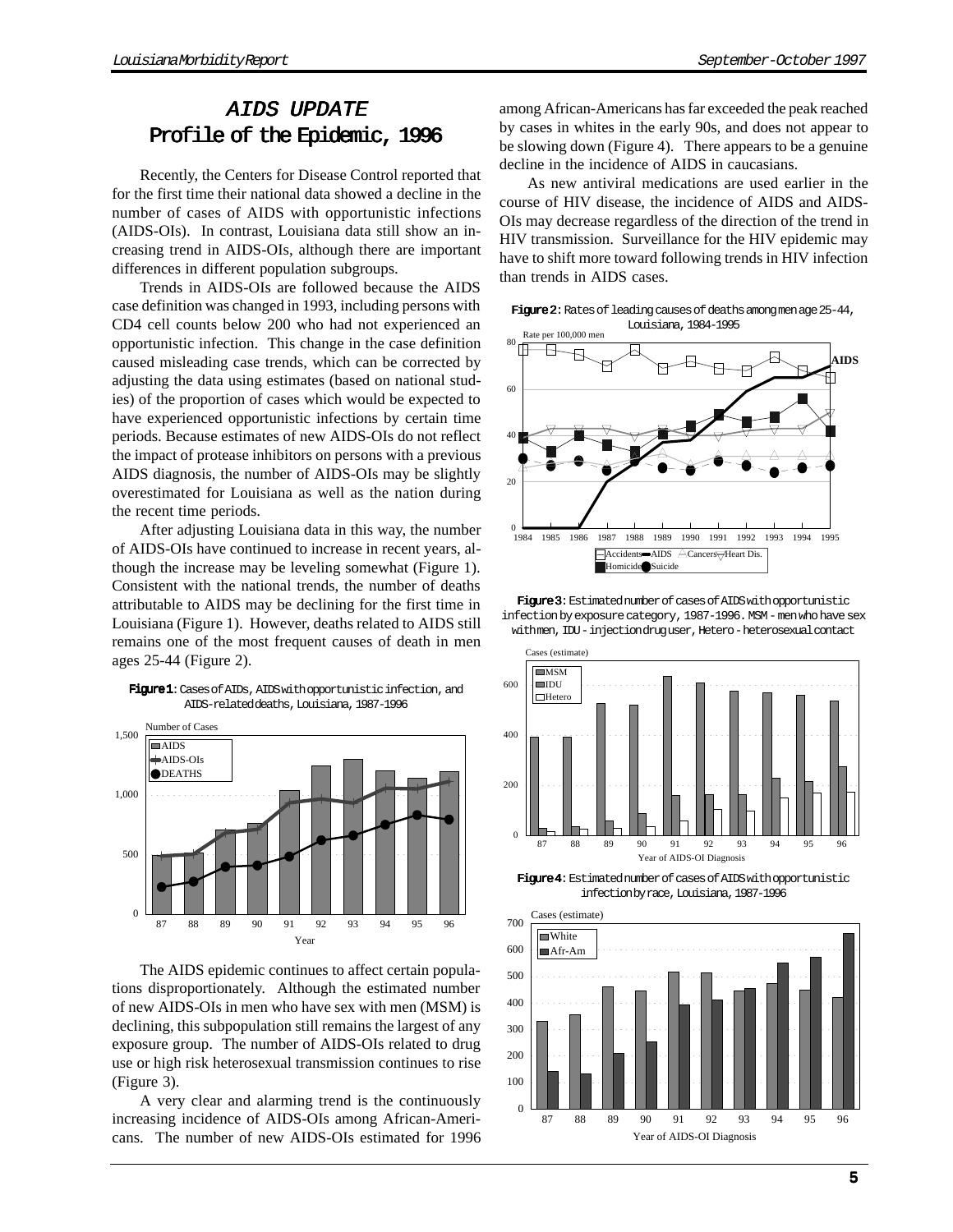|                                        | Table 1. Disease Incidence by Region and Time Period<br>TIME PERIOD<br><b>HEALTH REGION</b> |               |                     |                 |                 |                 |                               |               |                  |               |                     |                                          |                 |                  |          |
|----------------------------------------|---------------------------------------------------------------------------------------------|---------------|---------------------|-----------------|-----------------|-----------------|-------------------------------|---------------|------------------|---------------|---------------------|------------------------------------------|-----------------|------------------|----------|
| <b>DISEASE</b>                         |                                                                                             | $\,1$         | $\mathbf 2$         | 3               | $\overline{4}$  | 5               | 6                             | 7             | 8                | 9             | Sept<br>Oct<br>1997 | Sept<br>$\frac{\text{Oct}}{\text{1996}}$ | Cum<br>1997     | Cum<br>1996      | %<br>Chg |
| Vaccine-preventable<br>Measles         |                                                                                             | $\theta$      | 0                   | 0               | 0               | $\bf{0}$        | $\bf{0}$                      | $\bf{0}$      | 0                | 0             | $\bf{0}$            | $\theta$                                 | $\bf{0}$        | $\boldsymbol{0}$ | $\alpha$ |
| Mumps                                  |                                                                                             | $\theta$      | $\theta$            | $\bf{0}$        | $\bf{0}$        | 1               | $\bf{0}$                      | 1             | 0                |               | 3                   |                                          | 15              | 17               | -12      |
| Rubella                                |                                                                                             | $\theta$      | $\theta$            | $\bf{0}$        | 0               | $\theta$        | $\bf{0}$                      | 0             | $\bf{0}$         | $\bf{0}$      | $\mathbf 0$         | $\theta$                                 | 0               | 1                | $-100$   |
| Pertussis                              |                                                                                             | 1             | $\bf{0}$            | 1               | $\theta$        | $\theta$        | 0                             | 0             | 0                | 0             | 2                   | $\mathbf{1}$                             | 20              | 9                | $+122$   |
| Sexually-transmitted<br>AIDS           | Cases<br>Rate <sup>1</sup>                                                                  | 157<br>14.5   | 47<br>8.5           | 4<br>1.1        | 13<br>2.6       | 10<br>3.8       | 3<br>0.9                      | $^{23}_{4.5}$ | 13<br>3.7        | 13<br>3.6     | 283<br>6.6          | 188<br>4.4                               | 864<br>20.0     | 1333<br>30.9     | $-35$    |
| Gonorrhea                              | Cases<br>Rate <sup>1</sup>                                                                  | 569<br>54.8   | 166<br>29.2         | 103<br>27.3     | 240<br>46.5     | 95<br>35.4      | 83<br>27.2                    | 378<br>74.7   | 233<br>66.4      | 89<br>23.1    | 1956<br>46.4        | 1701<br>40.3                             | 8539<br>202.3   | 7907<br>187.4    | $+8$     |
| Syphilis(P&S)                          | Cases<br>Rate <sup>1</sup>                                                                  | 24<br>2.3     | 10<br>1.8           | 9<br>2.4        | 1<br>0.19       | 0<br>$\theta$   | 0<br>$\bf{0}$                 | 4<br>.79      | 4<br>1.1         | 2<br>.51      | 54<br>1.3           | 67<br>1.6                                | 306<br>7.3      | 475<br>11.3      | $-35$    |
| Enteric<br>Campylobacter               |                                                                                             | 7             | 4                   | 3               | 4               | $\theta$        | $\bf{0}$                      | 0             | 2                | 2             | 23                  | 23                                       | 141             | 134              | $+5$     |
| Hepatitis A                            | Cases<br>Rate                                                                               | 8<br>0.8      | 1<br>0.2            | 1<br>0.3        | $\frac{5}{1.0}$ | 8<br>3.0        | $\frac{3}{1.0}$               | 14<br>2.8     | 7<br>2.0         | 1<br>0.3      | 48<br>ĩЛ            | 43<br>1.0                                | $^{219}_{5.1}$  | $^{183}_{4.2}$   | $+20$    |
| Salmonella                             | Cases<br>Rate                                                                               | $^{22}_{2.1}$ | $^{25}_{4.4}$       | $^{10}_{2.7}$   | $^{29}_{5.6}$   | $^{5}_{1.9}$    | $^{9}_{3.0}$                  | 9<br>1.8      | $\frac{13}{3.7}$ | $^{12}_{3.1}$ | $\frac{140}{3.2}$   | $^{130}_{3.0}$                           | $^{477}_{11.1}$ | $^{508}_{11.8}$  | - 6      |
| Shigella                               | Cases<br>Rate <sup>1</sup>                                                                  | 7<br>0.7      | 0<br>$\overline{a}$ | $rac{2}{0.5}$   | $^{9}_{1.7}$    | $\frac{3}{1.1}$ | 0<br>$\overline{\phantom{a}}$ | 1<br>0.2      | 0<br>$\bar{a}$   | 1<br>0.3      | $^{23}_{0.5}$       | $^{41}_{0.9}$                            | 115<br>2.7      | 511<br>11.8      | $-78$    |
| Vibrio cholera                         |                                                                                             | 0             | 0                   | $\bf{0}$        | $\bf{0}$        | 0               | $\theta$                      | 0             | 0                | 0             | $\bf{0}$            | 1                                        | 0               | 1                | $-100$   |
| Vibrio, other                          |                                                                                             | 2             | 1                   | 1               | 1               | $\theta$        | 1                             | 0             | 0                | $\theta$      | 6                   | 10                                       | 29              | 37               | $-22$    |
| Other<br>Hepatitis B                   | Cases<br>Rate                                                                               | $^{5}_{0.5}$  | $\frac{3}{0.5}$     | 3<br>0.8        | 5<br>1.0        | 4<br>1.5        | 4<br>1.3                      | 7<br>1.4      | $\frac{3}{0.9}$  | $^{3}_{0.8}$  | $^{37}_{0.9}$       | $^{42}_{1.0}$                            | 154<br>3.6      | $^{142}_{3.3}$   | $+9$     |
| Meningitis/Bacteremia<br>H. influenzae |                                                                                             | 0             | 0                   | 0               | 0               | $\bf{0}$        | $\bf{0}$                      | $\,0$         | 0                | 1             | 1                   | 1                                        | 13              | 5                | $+160$   |
| N. meningitidis                        |                                                                                             | 1             | 0                   | $\bf{0}$        | $\bf{0}$        | $\theta$        | $\mathbf 0$                   | $\bf{0}$      | 0                | 0             | 1                   | 8                                        | 47              | 58               | $-19$    |
| Tuberculosis                           | Cases<br>Dote                                                                               | 39<br>N/A     | 15<br>N/A           | $\frac{2}{N/A}$ | 6<br>N/A        | $\frac{2}{N/A}$ | $\frac{4}{N/A}$               | 8<br>N/A      | 0<br>N/A         | 0<br>N/A      | 76<br>N/A           | 74<br>N/A                                | 183<br>42       | 184<br>42        | $-0.5$   |

LOUISIANA COMMUNICABLE DISEASE SURVEILLANCE<br>
Sept-Oct, 1997<br>
PROVISIONAL DATA

 $1 -$ Cases per  $100,000$ 

|                              | <b>Table 2.</b> Diseases of Low Frequency             |                      |                |
|------------------------------|-------------------------------------------------------|----------------------|----------------|
| Disease                      |                                                       | <b>Total to Date</b> |                |
| Blastomycosis                |                                                       | 4                    |                |
| E. coli 0157:H7              |                                                       | 6                    |                |
| Histoplasmosis               |                                                       | 3                    |                |
| Lead Toxicity                |                                                       | 76                   |                |
| Varicella                    |                                                       | 65                   |                |
| Rocky Mountain Spotted Fever |                                                       | 2                    |                |
| Legionellosis                |                                                       | 6                    |                |
| Lyme Disease                 |                                                       | 3                    |                |
| Malaria                      |                                                       | 14                   |                |
| Tetanus                      |                                                       | 0                    |                |
| Parish                       | Table 3. Animal Rabies (Sept-Oct , 1997)<br>No. Cases |                      | <b>Species</b> |
| Lafayette                    |                                                       |                      | Skunk          |
| Bienville                    |                                                       |                      | Dog            |
| E. Baton Rouge               |                                                       |                      | Bat            |



 $\sqrt{6}$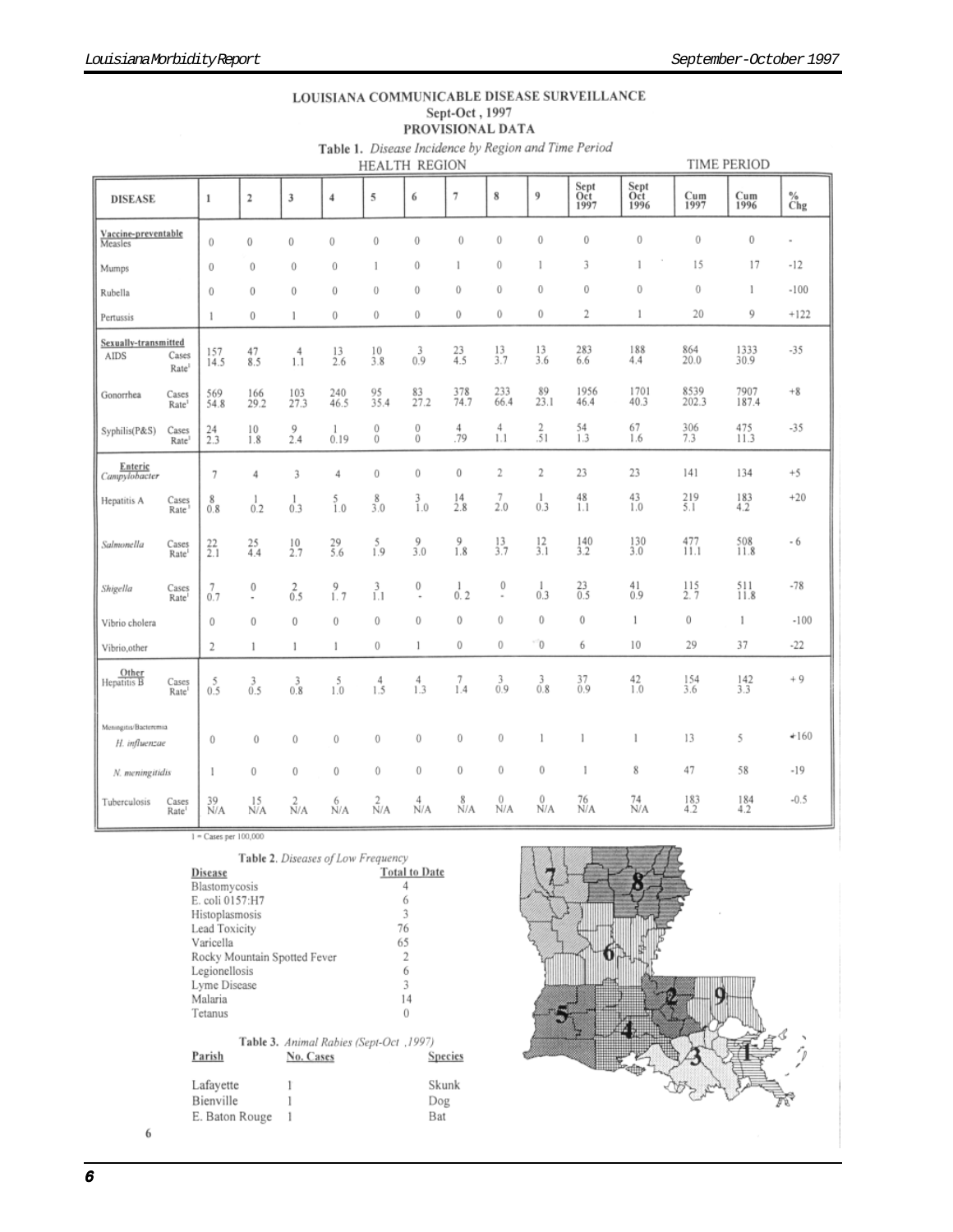# Annual Summary Meningococcal Disease 1996

In 1996, sixty-six cases of meningococcal disease were reported. The overall state case rate was 1.5 per 100,000. Cases of meningococcal disease increased by 6% from 1995 and by 40% from 1994 (Figure 1). Sex-specific rates were higher for males than females (1.8 vs 1.3 per 100,000) while race-specific rates were twice as high for African-Americans than for whites (2.5 vs 1.0 per 100,000). Fifty percent of the reported cases were less than 15 years of age (Figure 2). A seasonal trend is evident with 53% of the cases reported in the early months of the year (Figure 3). Sixteen (27%) cases with reported outcome were fatal. Forty-three isolates (66%) were serotyped and identified in which Group C (20) was most frequently reported followed by Group Y (14) and Group B (9). Nearly 81% of the cases were isolated from blood vs cerebrospinal fluid. No clustering or outbreaks were identified. Parishes reporting the largest number of cases include: Orleans (23), Jefferson (6) and Calcasieu (5, Figure 4).

*Comment:*

Meningococcal disease is an infection of normally sterile sites by the bacteria, *Neisseria meningitidis*, resulting primarily in sepsis and meningitis. Transmission is by person-to-person through respiratory droplets from the nose and throat of infected persons. The currently licensed meningococcal vaccine is not effective among children in the high risk groups, those less than two years of age. Routine immunization of the public is not generally recommended. Serotyping of meningococcal isolates would be most beneficial in establishing clustering of cases or identifying outbreaks.



Figure 2: Cases of meningococcal disease by age group and sex, 1996



Figure 3: Cases of meningococcal disease by month , 1994-1996





*Louisiana Fact*

*Some of the earliest modern day concerns and regulations on environmental pollution in the U. S. occurred as early as 1840. In Louisiana, efforts were initiated in 1872 by the President, New Orleans Board of Health, to enact ordinances to remedy the "smoke nuisance" by manufacturing pursuits. It should be noted that "no notice was taken by the Administrators of the City. Certain citizens, however, took the matter of the nuisance caused by one of these establishments into the courts, and in this instance secured its abatement." (Reports, Louisiana Board of Health, 1872 - 1875, Vol. 1, pages 32 - 37).*